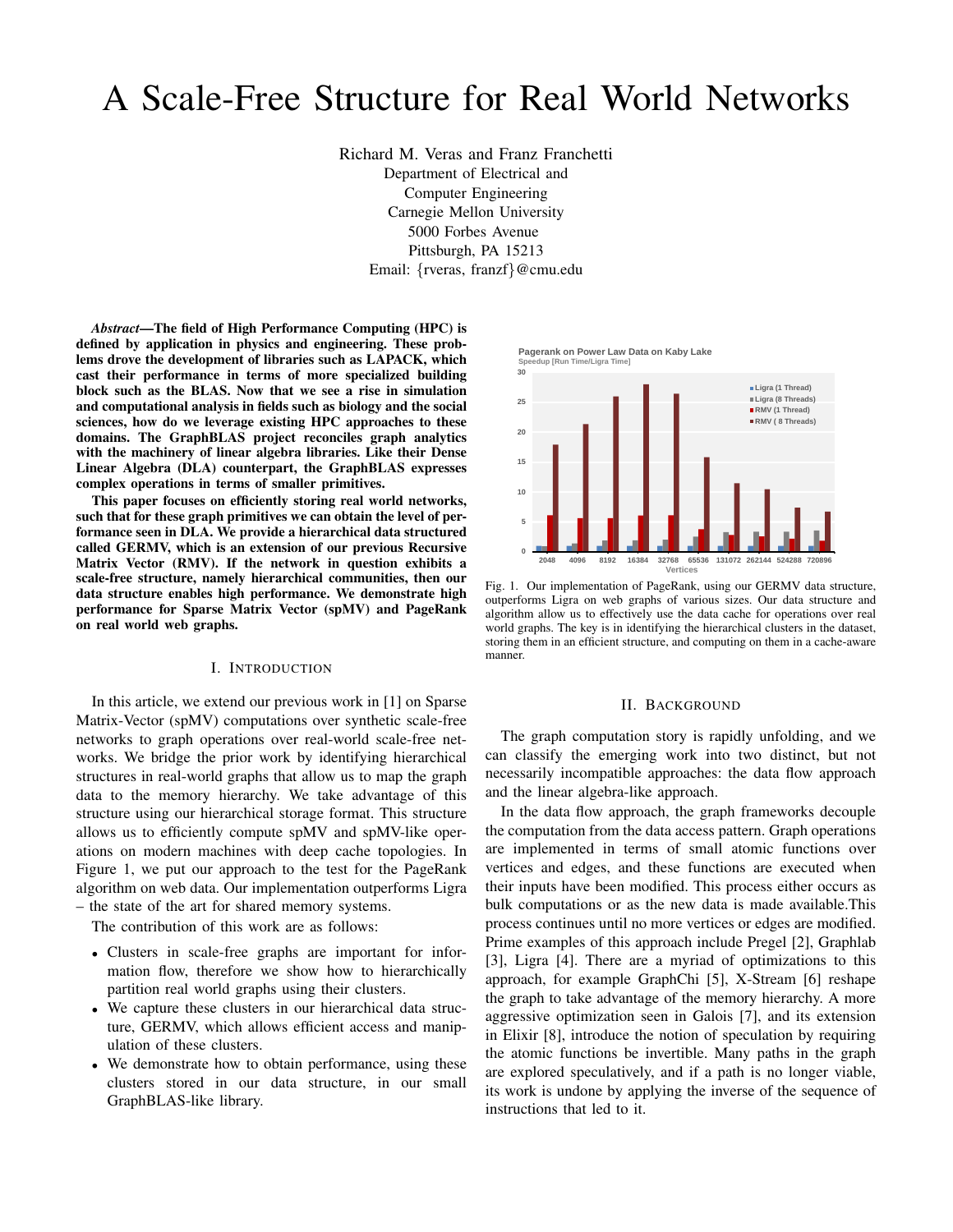

Fig. 2. In the top left, we illustrate an example of a scale-free graph. The key features are the hub vertices and the cluster communities surrounding them. We highlight these clusters in orange, green and blue. On the top right, we show the corresponding adjacency matrix to the graph. Note that we highlight the elements that correspond to the clusters. On the bottom left, we show a coarsened view of the graph, where we replace the clusters with super-nodes. To the right of that we show the corresponding adjacency matrix. Our GERMV data structure captures the structure of the graph with multiple coarsened views of the dataset, in a manner that allows efficient access to these clusters.

For the linear algebra approach to graph analytics, we have the Combinatorial BLAS [9] and Knowledge Discovery Toolbox [10], which represent graph operations as matrix operations over specialized semirings. These semirings capture the desired graph computation by replacing the addition and multiplication operator with functions fitting the graph operations. These libraries leverage many of the approaches used for sparse matrix computations on distributed memory systems and reduce the burden of obtaining performance on the programmer. This approach is made into an API in the GraphBLAS project [11] through the use of C++ templates. The goal of the GraphBLAS is to define an interface for common graph analytic routines that can be tuned to the target system. The result is that algorithms for these routines are implemented as iterative sparse matrix vector products on user defined semirings.

Hierarchical Clustering in Real-World Graphs. The main assumption, on which we base our data structure, is that realworld scale-free networks contain a hierarchical clustering behavior, and that information flow through these graphs occur predominately within these clusters. We use this assumption to construct a data structure that captures this behavior, and we compute on this structure in a way that maximizes cache reuse of these clusters. Prior work has observed this key property, that in real-world networks there is the hierarchical organization of clusters [12], [13], [14]. Vertices in these graphs hierarchically organize to form a recursive cluster structure. We can visualize this with the hub and spoke model. The vast majority of vertices have only a few edges (spokes) that connect to vertices with many edges (hubs). If we were to collapse the hubs and their spokes into a single *super-node* we would see the exact same hub and spoke pattern over these super-nodes. Thus, we can repeat this pattern until there is a single super-node. We illustrate this in Figure 2.

A consequence of this hierarchical topology, hubs are critical for information flow into their communities – a notion reinforced by observations in real-world networks. For example, in [15] the author observed that in infection models over scale-free graph, highly connected hubs contract and spread the infection very quickly. Thus, providing preferential treatment to highly connected hubs decrease the overall infection rate. Similarly, the authors in [16] observed that for viruses spreading on computer networks, that topology, not the spreading rate of the virus, determines the overall rate in which machines are infected. In [17], the authors provided another perspective of information flow through scale-free topologies. They observed that information originating from a community is more important within the community than to vertices outside of the community. This is explained by the fact that, in scale-free graphs, vertices within a community have high connectivity with each other, but very little connectivity outside. Communities in real-world scale-free networks are hierarchically clustered. Information flowing throughout the graph travels through highly connected hubs, but most information within a community flows locally. We exploit this by storing the graph in a manner that preserves this hierarchical structure and matches it to the cache hierarchy. In the next sections, we describe the graph operations we target, the algorithms selected in their implementation, and the optimizations we perform. We take advantage of the hierarchical to extract performance at each step of the way.

Operations over Graphs. In this article, we target Sparse Matrix Vector Product (spMV) and the PageRank operation. The spMV operation computes  $y = Ax$ , where y and x are dense vectors and A is a sparse matrix. This operation serves as a proxy for more complex operations and has highly tuned implementations on modern hardware. We will demonstrate how graph algorithms can be built on spMV, and why it is important that this operation is efficient. Our second operation, PageRank [18], determines the importance of website based on the probability that a random web surfer will reach that page. In this GraphBLAS style, we implement this as an iterative sparse Matrix-Vector product where for each vertex we compute the weighted sum of all incoming edges. Between every iteration the weights of each vertex are dampened and a fudge factor is added. This continues until the difference between two iterations is less than a given threshold.

Graph Operations as Matrix Operations. In this chapter, we implement graph operations using the approach in the GraphBLAS [11]. In this approach, graph operations are represented as transformations of a module defined over a particular semi-ring that is selected for the operation.

Spacial Blocking for Graphs. We want to capture clusters hierarchically in blocks that fit the memory hierarchy. This builds on the assumption that information flows within scalefree graphs and leverages the fact that nearby vertices are more likely to communicate with each other than distant neighbors. By capturing the proximity of this vertices in cache, we can insure that communication between them is efficient. Thus, if two vertices are neighbors in the graph then they will be neighbors in memory and utilize spacial locality.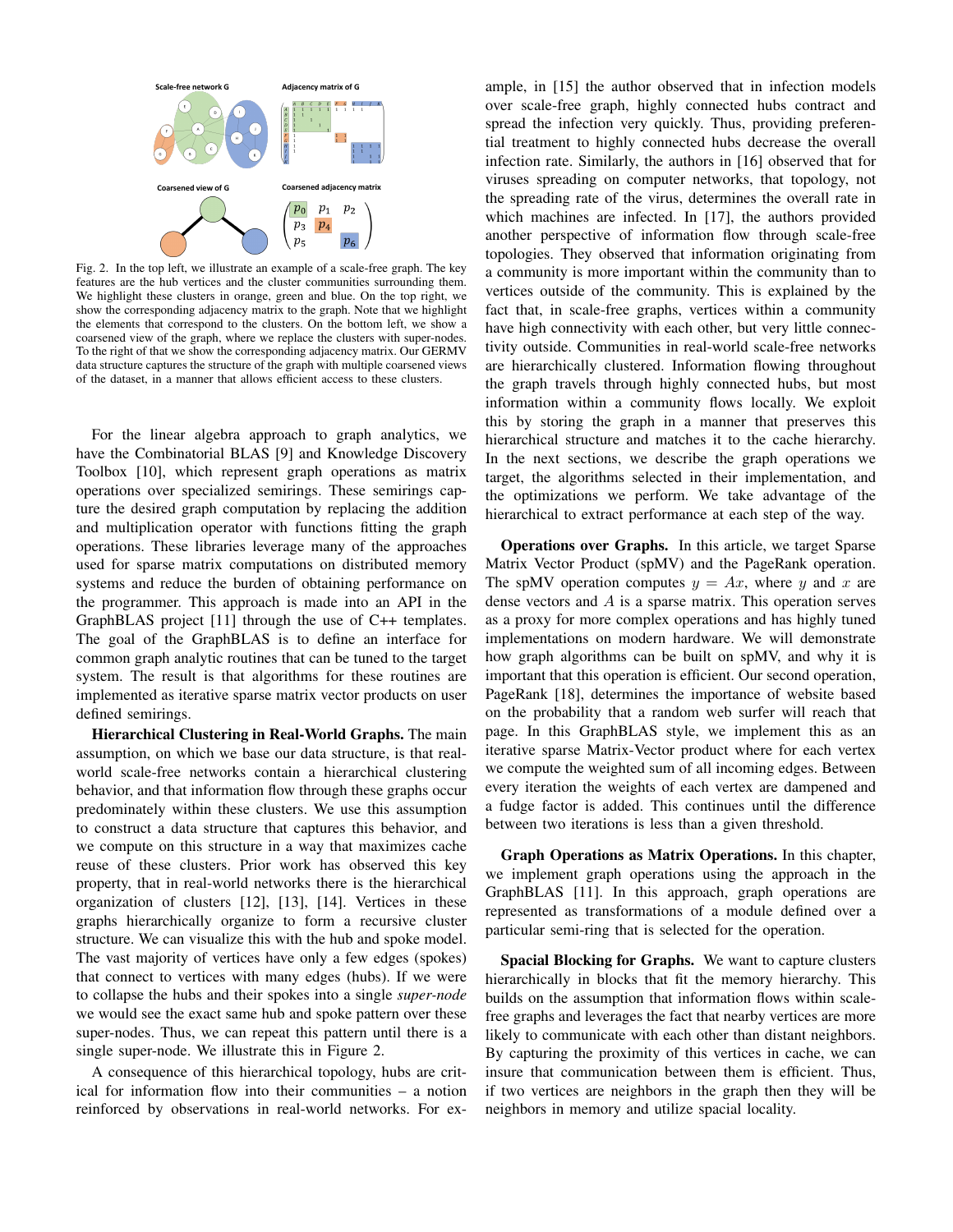

Fig. 3. In this figure, we show our GERMV object containing the graph from Figure 2. The top level represents a coarse view of the graph, and is stored as a sparse matrix container of pointers. The bottom tier contains blocks of elements from graph, and is stored as a series of sparse matrix containers. On the right, we show how these sparse matrix containers can be stored contiguously in memory. This allows efficient computation over the data.

## III. MECHANISM

In the previous section, we discussed the idea that real-world scale-free networks exhibit a hierarchical cluster structure that we can use to hierarchically partition a graph. We described a method for representing graph algorithms in terms of linear algebra-like operations. Lastly, we described how to use the hierarchical partitioning for space and time tiling on these linear algebra-like algorithms. In this section, we describe how we go from this theory – hierarchical partitioning, linear algebra representation and space/time tiling – to a high performance implementation of a graph library.

We build our graph library around a generalized version of the Recursive Matrix Vector (RMV) data structure that we presented in [1]. This structure allows us to capture the hierarchical recursive structure of the graph and traverse through that structure efficiently. We then develop recursive graph algorithms that operate on this structure. These algorithms algorithms divide the graph into very small subgraphs, which are computed on using extremely efficient, automatically generated kernels.

Generalized Hierarchical Sparse Framework. In our previous work [1], we developed a hierarchical sparse matrix framework for scale-free networks. This implementation was optimized for Kronecker Graphs [19], a class of scale-free networks. This data structure stores structured Kronecker Graphs hierarchically and efficiently in memory. While Kronecker Graphs can approximate real-world networks, more flexibility is needed for storing real-world networks. For this flexibility, we generalize our RMV data structure to accommodate realworld data, while retaining the hierarchical sparse structure. We call this format Generic Recursive Matrix Vector Storage (GERMV), and we illustrate this data structure in Figure 3.

Like the RMV data structure, GERMV is a tree-like hierarchical matrix storage. It stores a matrix as a hierarchical nesting of blocks. Further, each of these blocks is described by a node. This structure is very similar to KD-trees [20] if each dimension could be partitioned more than once. Alternatively, this structure can be viewed as Hierarchically Tiled Array [21] or FLASH [22] if the base data type in each tile could be sparse instead of dense.

The key difference between the RMV data structure and the GERMV data structure is the generalization of indexing. In the original RMV structure, indexing is restricted to a bitmatrix, but in the GERMV indexing can be done in COO, CSR, bit matrix, or a dense matrix format. To accommodate generic indexing and generic data container in C, we break up the GERMV container into two pieces, a base container that determines the payload and a payload that contains the indexing and data elements. We illustrate this structure in Figure 4 and in the following listing we show the base container.

```
typedef struct germv_base_ts
{
  enum type;
  void *payload
}
```
The field *type* determines how the following field payload needs to be interpreted. Essentially, this is one method for implementing class-like structures in C.

```
typedef struct payload_dense_double
{
  double [][] data;
}
typedef struct payload_coo_uint16
{
  uint8_t row_idx;
  uint8_t col_idx;
  uint16_t data;
}
```
In this code snippet, we demonstrate how to capture different formats as wrappers. If the base object's type is *dense double* then its payload is cast using the appropriate wrapper. This approach to classes provides us with a low overhead method of implementing an abstract hierarchical matrix type. In the next section, we demonstrate how we use GERMV object.

Abstract Matrix Types. The GERMV structure allows us to capture a graph as a hierarchical partitioning. This is done by creating a tree-like representation of the matrix where each level of the tree represents a partitioning of the parent node. To accommodate this, the GERMV allows for arbitrary data types. Typically, the leaf blocks will contain a value data type (i.e. float or int), whereas the interior nodes - or hierarchically blocks - have values with a pointer data type. These pointers, in turn, point to their child blocks. We can continue this recursively until we hit the leaf nodes. For example, in the following listing we describe a payload type that indexes using the COO format: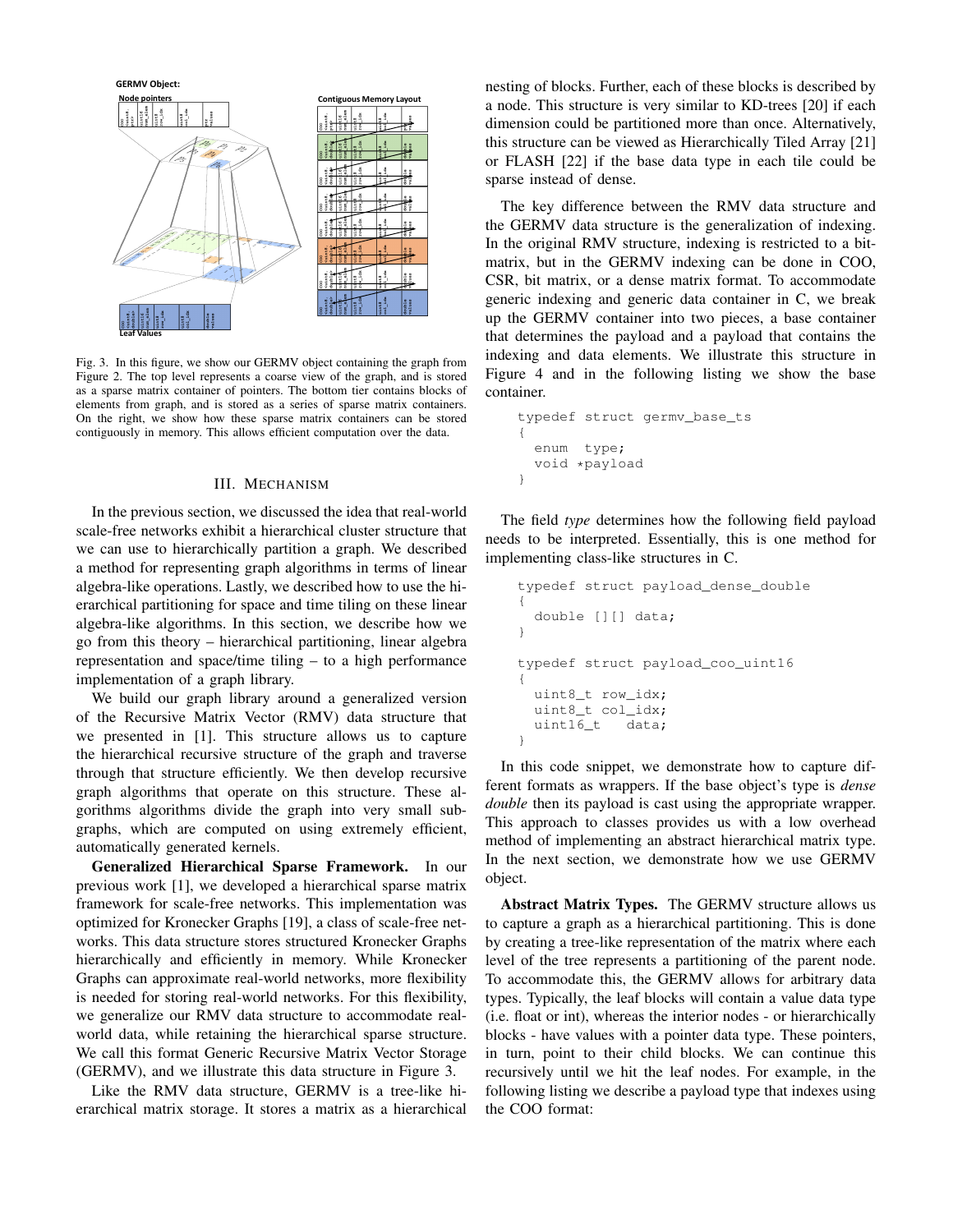

Fig. 4. Every item in our GERMV object is stored in class-like containers. The header of this container signifies the type of data that follows. This method for encoding the data allows us to pack the graph in a contiguous stream from memory.

```
typedef struct payload_coo_germv_base
{
 uint8_t row_idx;
 uint8_t col_idx;
 germv_base_t data;
}
```
Given this pointer data type, we can create a hierarchically partitioned graph with a single vertex and edge, one leaf node and one interior root node.

```
#define CONSTRUCT(type) ...
#define ADD_ELEM(package,i,j,data) ..
germv_base_t *interior =
 CONSTRUCT( payload_coo_germv_base );
germv_base_t *leaf =
 CONSTRUCT( payload_coo_float );
ADD_ELEM(interior, 0,0, leaf);
ADD_ELEM(leaf, 0,0, 3.14f );
```
We create two GERMV objects, one is the root or interior node and the other is the leaf node. We use a pointer data type with COO indexing for payload type for the root node. For the leaf node we use COO indexing with a floating point indexing. Once the objects are constructed we attach the leaf to the interior by adding it as an element and similarly we add an edge and value to the leaf using the same mechanism.

A High Performance spMV Implementation. Now that we have a hierarchical data structure, we can build recursive algorithms for the operations we are interested in. We start with Sparse Matrix Vector Product (spMV) because it is an important operation on its own and because it will form the basis of the graph operations that we are ultimately interested in. The spMV computes  $y = Ax$  where  $y \in \mathbb{R}^m$ ,  $x \in \mathbb{R}^n$  and  $A \in \mathbb{R}^{m \times n}$ . This operations requires mn multiplications and additions and at the very least  $2m+n+mn$  memory accesses. The latter figure assumes perfect reuse of the  $y$  and  $x$  vector. The cost of memory access is typically more expensive than computation, therefore we want to maximize reuse. In order to do this, we construct a recursive spMV over our GERMV and we match the block sizes – really cluster sizes – to fit the cache hierarchy. After wWe divide the GERMV matrix into

blocks, then recursively apply these spMV algorithms until we reach the base elements of the matrix. We realize this process in the following code snippet:

```
spmv_dispatch(A,x,y)
  {
    if( is_leaf(A) )
      spmv_kernel(A,x,y)
    else if( is_node(A) )
      spmv_block_row_and_col(A,x,y)
 }
```
The algorithm first determines if we are dealing with a leaf GERMV container (an object with real values) or a node GERMV container (an object with pointer values), then dispatches to the appropriate code. If the GERMV is a node, then spMV is computed recursively on the non-NULL pointer values by calling the *dispatch* function on the value. If the GERMV is a leaf, then it is computed.

```
spmv_block_row_and_col(A,x,y)
{
  for( i = 0 ... mb-1 )
    for( j = 0 ... nb-1 )
      Ab = get\_elem( A, i, j);yb = get\_elem(y, i);xb = get\_elem(x, j);spmv_dispatch( Ab,xb,yb )
}
```
In this listing we show a blocked spMV algorithm that partitions both the rows and columns. The values  $m_b$  and  $n_b$  correspond to the number of blocked rows and columns, respectively. If we effectively capture the clusters of the graph in our GERMV object, then these partitions correspond to the clusters in the graph. This insures that we are operating on the graph clusters within the cache. In the next listing, we show the base case for our spMV.

```
spmv_kernel(A,x,y)
{
  for( i = 0 ... mb-1 )
    for( j = 0 ... nb-1 )
      y[i] += A[i][j] * x[j]
}
```
To summarize our spMV implementation, we divide the operation by recursive applications of a blocked row and column spMV algorithm. The block sizes for each recursion match the size of the cache at each level of the hierarchy. Further, the partitioning of the spMV operation and the block sizes determine how the matrix is recursively stored in our GERMV object. Assuming that the vertices in the adjacency matrix are ordered in locality preserving manner, then our approach keeps graph cluster in cache and effectively uses that locality.

## IV. ANALYSIS

For our experiments, we use a graph from the Stanford WebBase [23]. The graph is a web crawl of Berkeley and Stanford websites called *web-BerkStan*. Each vertex represents a page and an edge represents a hyperlink from one page to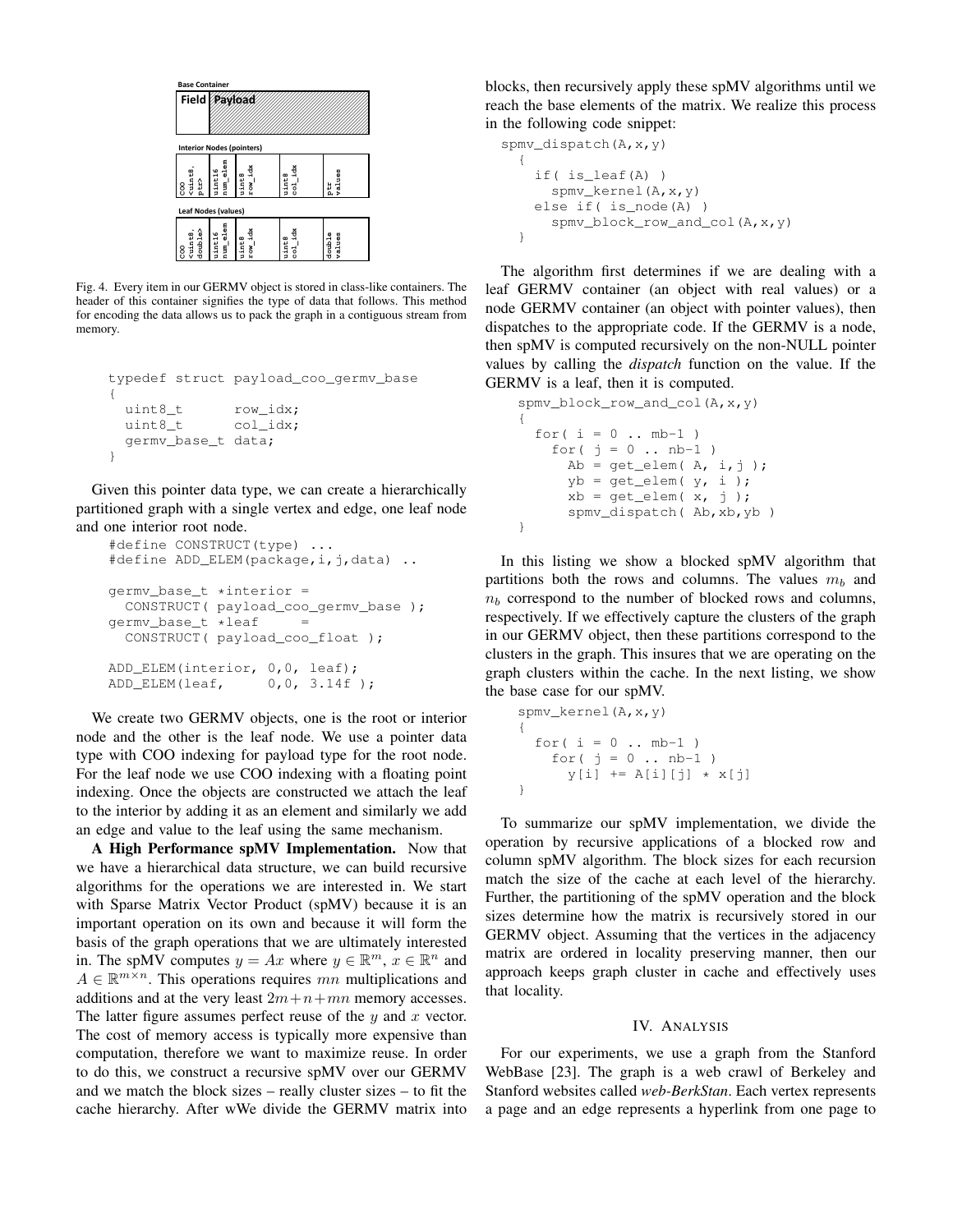the other. The graph itself has 685, 230 vertices and 7, 600, 595 edges.

In order to show a trend over a range of graph sizes with same overall graph behavior, we created ten graphs from the original web-BerkStan,  $G = (V, E)$ . We label all of the vertices  $v_i \in V$ , where  $0 \leq i \leq |V|$  and create the ten sub graphs from  $G_i = (V_i, E_i)$ , where  $V_i = v_j \in V | j \le i$  and  $E_i = E \cap V_i \times V_i$ . By using sub-graphs of a range of sizes we can examine the behavior of our library as the graph size changes, but the underlying structure stays the same.

| Depth | Row Block Size $(m_h)$ Col Block Size $(n_h)$ |        |
|-------|-----------------------------------------------|--------|
|       | 720896                                        | 720896 |
| 2     | 65536                                         | 65536  |
| 3     | 16384                                         | 16384  |
| 4     | 4096                                          | 4096   |
| 5     | 1024                                          | 1024   |
|       | 256                                           | 256    |

Fig. 5. These are the GERMV data structure blocking dimensions used in our experiments.

Storing the Graph in the GERMV Object. For all of the experiments, we pack the target graph in a GERMV object and perform the spMV and PageRank operations over this packed object. The partition size and number of partitions is dependent on the organization of the cache hierarchy and the size of each cache. For example, in the graph  $G_{720896}$  we partition and store the graph hierarchically according to the blocking dimensions listed in Figure 5. To illustrate how the graph is captured, we show views of the adjacency matrix at various granularity of the GERMV object in Figure 6. At each depth of this table we provide spy-plot of the non-zero blocks at that depth, along with a histogram of the density of each of those blocks. With the exception of depth  $d = 6$ , each graph of depth  $d = n$  corresponds to a coarsening of the graph of depth  $d = n + 1$ . By starting with a graph where the elements are labeled in an order that maintains the cluster structure of the graph at depth  $d = 6$ , we can maintain that clustering at each level of  $d < 6$  through coarsening. Two key observations are that the distribution of block densities follows a power law distribution, and the non-zero blocks are fairly dense despite the graph being very sparse.

Overall Performance. In the top row Figure 7, we show the results for our overall multi-threaded performance experiment. In this experiment, we compare our performance against the CSB [24] and MKL's COO implementation of spMV. The MKL COO implementation is selected as reference implementation and the CSB implementation is the current stateof-the-art. On both machines, we use the maximum number of threads available. Our spMV GERMV efficiently uses the system cache, multiple threads and the memory bandwidth. In both results, our performance is significantly greater than CSB. In particular on the Kaby Lake (Top Left) when the vector is small enough to fit in the cache the performance is 30% greater than CSB. This we attribute to our efficient use of the data cache. It is worth noting that the CSB implementation



Fig. 6. We store our target data set – web-BerkStan – hierarchically in our GERMV object. In this table we show the density of the data stored at each depth of this hierarchy. On the left we provide a heatmap that shows the density of each block, and on the right we have a histogram comparing the densities of these blocks.



Fig. 8. In this experiment we measure the performance of two implementations using different data widths (1 and 2 Bytes) for storing indexing data.

was not designed for NUMA systems, which is why on the Xeon our performance is substantially higher than CSB.

Parallel Scaling. In the experiments shown in the bottom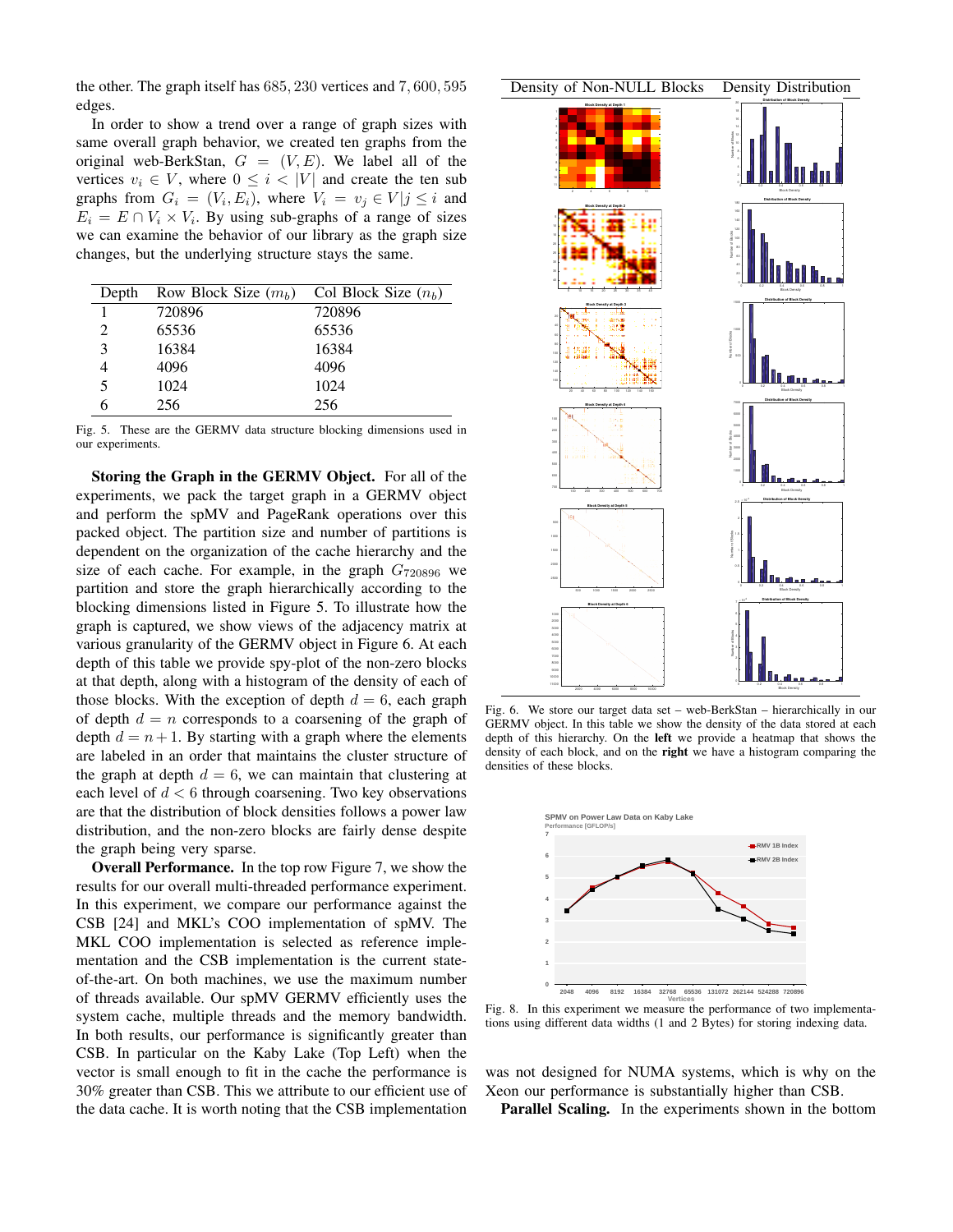

Fig. 7. Top: We compare the performance of our spMV implementations against CSB and MKL's COO implementation for various sized subgraphs of a web graph. We do this on two different machines. Bottom: We evaluate the performance scaling of our implementation as we increase thread count.

row Figure 7, we compare the performance of our GERMV spMV implementation for various thread counts. The idea is show that our implementation scales, as we add additional threads. On the Kaby Lake (Bottom Left) we can divide the results into two parts, in cache and out of cache. For the out of cache behavior our speedup is linear with respect to the number of threads. When the problem size fits in the cache, we get super linear speedup because as we add threads our implementation has access to more cache and therefore can have greater reuse. On the Xeon (Bottom Right) we see a more linear speedup as we increase the thread count. The takeaway is that our implementation scales across multiple threads and multiple sockets.

Compact Indexing. Our GERMV implementation allows us to use arbitrary indexing format. This feature allows us to use an indexing format that minimizes the amount of overhead needed for indexing. Because the indices we use will always be smaller than the block sizes selected, we only need to use enough bytes to encode those indices. In the experiment in Figure 8, we compare the use of 1 Byte indexing versus 2 Bytes for indexing. When the number of vertices fit in the cache there is no difference in performance. However, the moment our implementation needs to access main memory the extra overhead reduces performance.

## V. SUMMARY

In this article, we extended our previous work on a scalefree data structure (RMV) and generalized it to real world graphs using our GERMV object. We found that we could use the hierarchical clustering behavior of real world graphs to guide how we partition the graphs, which in turn determined how we transformed the data layout. This gives us the benefit that neighboring vertices, which communicated frequently with each other, are cache adjacent. Because these small subgraphs are cache resident, we can use tuned kernels to process them. By combining these two pieces, efficient layout and kernels, our spMV and PageRank outperform the state of the art. Our implementation assumes the input graph is efficiently ordered such that the diagonal blocks represent clustered communities. For the dataset we tested, the ordering was sufficient. However, we can improve the ordering using graph partitioning at the expense of an additional preprocessing step. For future work we want to focus on how the data is collected and how we can modify this step to improve the ordering of the resulting data. The rationale is to match the traversal of the desired graph algorithm to the traversal. This integrates the data layout transformation in the collection and could insure that data arrives and is stored in the order that it will be computed.

## ACKNOWLEDGMENT

This work is supported by the Department of Defense under Contract No FA8702-15-D-0002 with Carnegie Mellon University for the operation of the Software Engineering Institute, a federally funded research and development center.